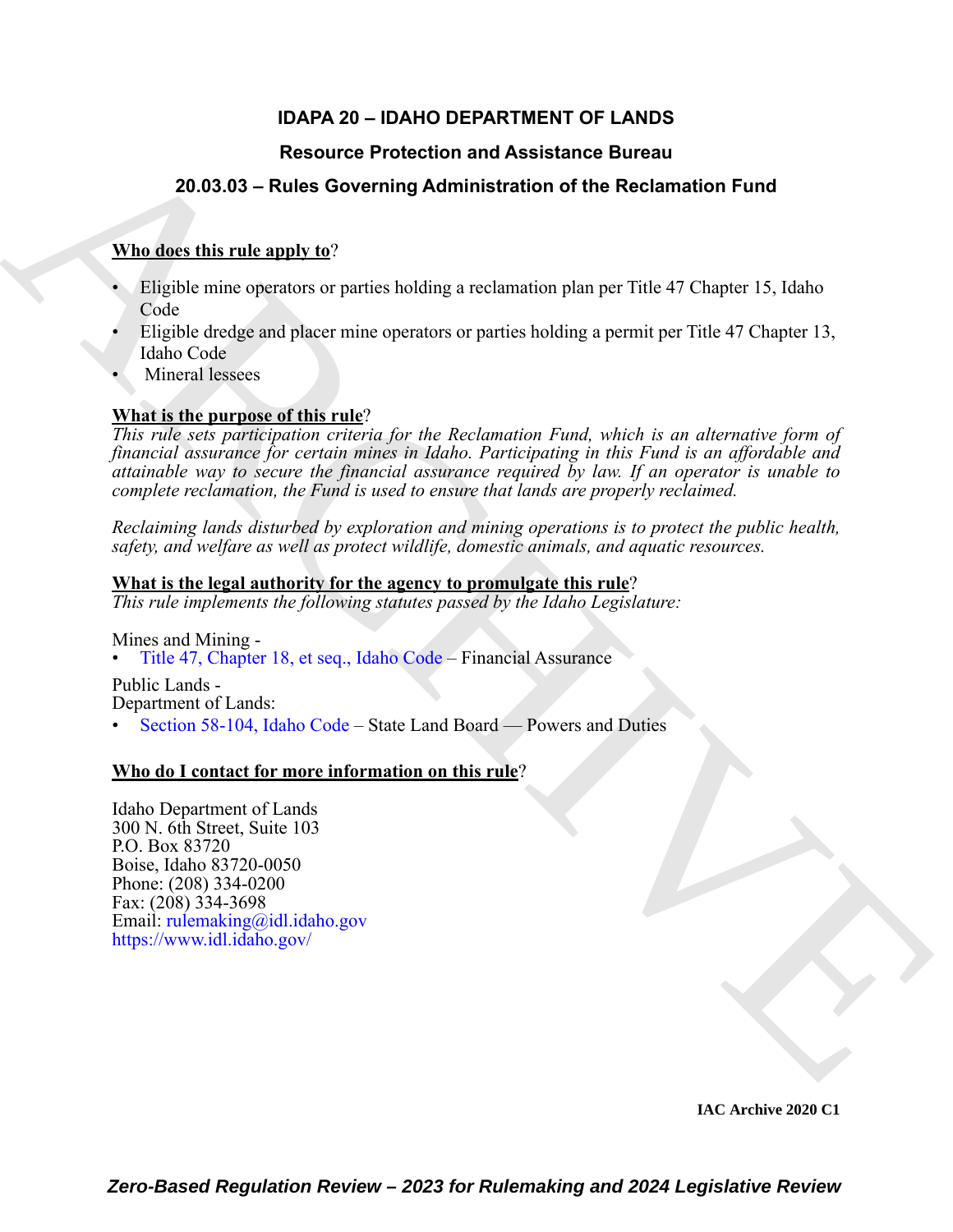# **Table of Contents**

| 20.03.03 - Rules Governing Administration of the Reclamation Fund |  |
|-------------------------------------------------------------------|--|
|                                                                   |  |
|                                                                   |  |
|                                                                   |  |
|                                                                   |  |
|                                                                   |  |
|                                                                   |  |
|                                                                   |  |
|                                                                   |  |
|                                                                   |  |
|                                                                   |  |
|                                                                   |  |
|                                                                   |  |
|                                                                   |  |
|                                                                   |  |
|                                                                   |  |
|                                                                   |  |
|                                                                   |  |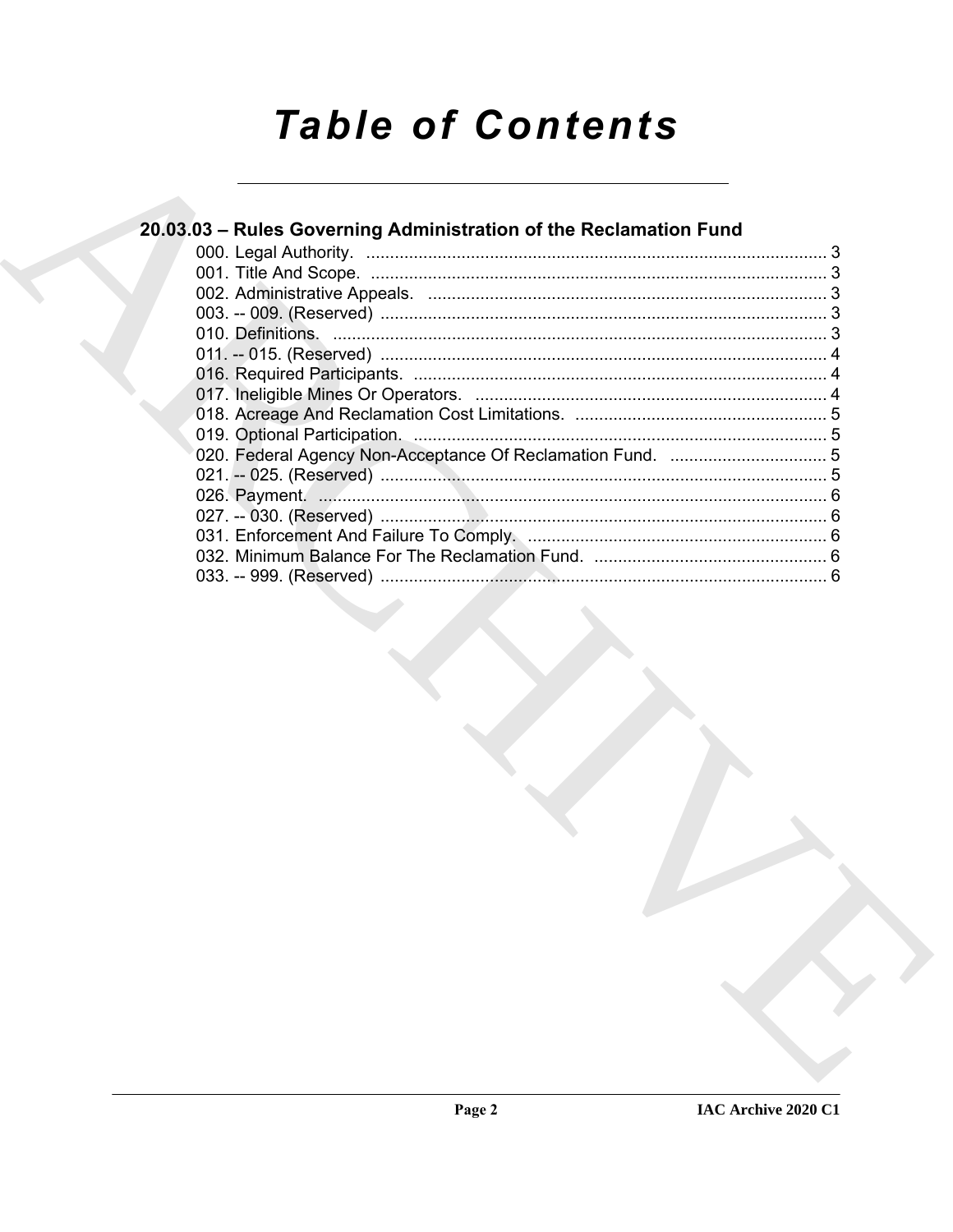#### <span id="page-2-17"></span>**20.03.03 – RULES GOVERNING ADMINISTRATION OF THE RECLAMATION FUND**

#### <span id="page-2-1"></span><span id="page-2-0"></span>**000. LEGAL AUTHORITY.**

These rules are promulgated by the Idaho State Board of Land Commissioners under Sections 58-104(3) and (6), Idaho Code, and Title 47, Chapter 18, Idaho Code. The Board has delegated to the Director of the Idaho Department of Lands the duties and powers under Title 47, Chapter 18, Idaho Code and these rules, except that the Board retains responsibility for administrative review. (3-20-20) T

#### <span id="page-2-18"></span><span id="page-2-2"></span>**001. TITLE AND SCOPE.**

**01. Title**. These rules are titled IDAPA 20.03.03, "Rules Governing Administration of the Reclamation Fund," IDAPA 20, Title 03, Chapter 03.

Hence by proposition of the state and the state of the state of the state of the state of the state of the state of the state of the state of the state of the state of the state of the state of the state of the state of t **02. Scope**. These rules constitute the Department's administrative procedures and participation criteria for the Reclamation Fund, which is an alternative form of financial assurance for certain mines in Idaho. These rules are to be construed in a manner consistent with the duties and responsibilities of the Board and of operators, permit holders, or lessees as set forth in Title 47, Chapter 7, Idaho Code, "Mineral Rights in State Lands;" Title 47, Chapter 13, Idaho Code, "Dredge Mining;" Title 47, Chapter 15, Idaho Code, "Mined Land Reclamation;" Title 47, Chapter 18, Idaho Code, "Financial Assurance;" IDAPA 20.03.01, "Dredge and Placer Mining Operations in Idaho;" IDAPA 20.03.02, "Rules Governing Mined Land Reclamation;" and IDAPA 20.03.05, "Riverbed Mineral Leasing In Idaho."  $(3-20-20)T$ 

#### <span id="page-2-6"></span><span id="page-2-3"></span>**002. ADMINISTRATIVE APPEALS.**

Any person aggrieved by a final agency action or a party aggrieved by a final order of the Board arising from its administration of the Reclamation Fund Act is entitled to judicial review pursuant to the provisions of Title 67, Chapter 52, Idaho Code, "Administrative Procedure Act," and IDAPA 20.01.01, "Rules of Practice and Procedure Before the State Board of Land Commissioners."

#### <span id="page-2-4"></span>**003. -- 009. (RESERVED)**

#### <span id="page-2-8"></span><span id="page-2-5"></span>**010. DEFINITIONS.**

Except as provided in these rules, the Board adopts the definitions set forth in the Mineral Leasing Act, the Dredge Mining Act, and the Mined Land Reclamation Act. As used in these rules: (3-20-20)T

<span id="page-2-9"></span>**01. Actual Allowable Cost**. The allowable total reclamation cost as set by the Board to allow participation in the Reclamation Fund.

**02. Actual Allowable Disturbance**. The area of disturbed acres or affected land as set by the Board to allow participation in the Reclamation Fund.

<span id="page-2-11"></span><span id="page-2-10"></span>**03. Board**. The Idaho State Board of Land Commissioners or its authorized representative. (3-20-20)T

<span id="page-2-12"></span><span id="page-2-7"></span>**04. Department**. The Idaho Department of Lands. (3-20-20)T

**05. Disturbed Acres; Affected Lands**. Any land, natural watercourses, or existing stockpiles or waste piles affected by placer or dredge mining, remining, exploration, stockpiling of ore, waste from placer or dredge mining, or construction of roads, settling ponds, structures, or facilities appurtenant to a placer or dredge mine. The land area included in overburden disposal areas, mined areas, mineral stockpiles, roads, tailings ponds, and other areas disturbed at a mine. The land area disturbed by motorized exploration of state land under a mineral lease.

 $(3-20-20)T$ 

<span id="page-2-13"></span>**06. Dredge Mining Act**. Title 47, Chapter 13, Idaho Code, and IDAPA 20.03.01, "Dredge and Placer Mining Operations in Idaho." (3-20-20)T

<span id="page-2-14"></span>**07. Financial Assurance**. Cash, corporate surety bond, collateral bond, or letter of credit as described in the Dredge Mining Act, the Mineral Leasing Act, or a mineral lease. Financial assurance as defined in the Mined Land Reclamation Act. (3-20-20)T

**08. Mine; Mine Panel**. All areas designated by the operator on the map or plan submitted pursuant to Section 47-703A, Idaho Code, or Section 47-1506, Idaho Code, or as an identifiable portion of a placer or dredge mine on the map submitted under Section 47-1317, Idaho Code. (3-20-20) (3-20-20)

<span id="page-2-16"></span><span id="page-2-15"></span>**09. Mined Land Reclamation Act**. Title 47, Chapter 15, Idaho Code, and IDAPA 20.03.02, "Rules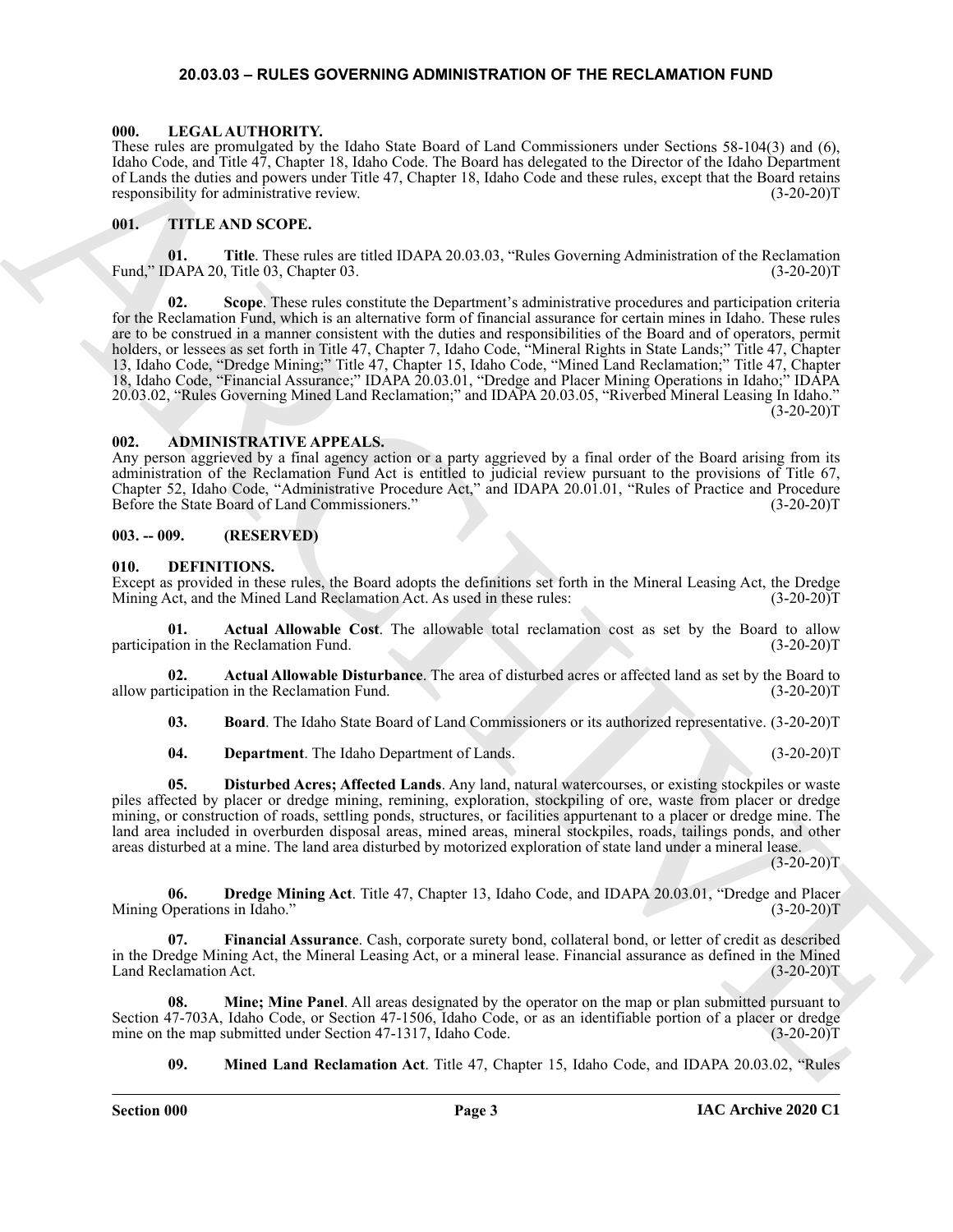Governing Mined Land Reclamation." (3-20-20)T

| Leasing Act. | Mineral Lease. Lease executed by the Board and the mineral lessee pursuant to the Mineral | $(3-20-20)T$ |
|--------------|-------------------------------------------------------------------------------------------|--------------|
|              | <b>Mineral Lessee.</b> The lessee of a mineral lease.                                     | $(3-20-20)T$ |

<span id="page-3-11"></span><span id="page-3-6"></span><span id="page-3-5"></span><span id="page-3-4"></span><span id="page-3-3"></span>**12. Mineral Leasing Act**. Title 47, Chapter 7, Idaho Code. (3-20-20)T

**13. Mining Reclamation Plan**. Any reclamation plan approved pursuant to the Mined Land tion Act. (3-20-20)T Reclamation Act.

**Equivariant of Lendar Constrainers Administration of the Reclaminion Fouriers**<br>Convenient Material Lendar Construction Construction in the Simple Construction of the Simple Construction Construction in the Simple Const **14. Motorized Exploration**. Exploration which may appreciably disturb or damage the land or resources thereon. Motorized exploration includes, but is not limited to, drilling, trenching, dredging, or other techniques which employ the use of earth moving equipment, seismic operations using explosives, and includes sampling with a suction dredge having an intake diameter greater than two (2) inches when operated in a perennial stream. When operated in an intermittent stream, suction dredges shall be considered motorized exploration regardless of intake size. (3-20-20) regardless of intake size.

**15. Operator**. Any person or entity authorized to conduct business in Idaho, partnership, joint venture, or public or governmental agency required to have any reclamation plan under the Mined Land Reclamation Act or the Mineral Leasing Act, or a permit under the Dredge Mining Act, whether individually or jointly through subsidiaries, agents, employees, or contractors. (3-20-20) subsidiaries, agents, employees, or contractors.

<span id="page-3-10"></span><span id="page-3-9"></span><span id="page-3-8"></span><span id="page-3-7"></span>**16.** Permit. Dredge or placer mining permit issued pursuant to the Dredge Mining Act. (3-20-20)T

**17. Reclamation Fund**. The interest-bearing dedicated fund authorized pursuant to the Reclamation Fund Act. (3-20-20)T Fund Act. (3-20-20)T

**18. Reclamation Fund Act**. Title 47, Chapter 18, Idaho Code, and IDAPA 20.03.03, "Rules ug Administration of the Reclamation Fund." (3-20-20) Governing Administration of the Reclamation Fund."

#### <span id="page-3-0"></span>**011. -- 015. (RESERVED)**

#### <span id="page-3-17"></span><span id="page-3-1"></span>**016. REQUIRED PARTICIPANTS.**

Any operator, with the exception of the mines and operators listed in Section 017 of these rules, shall be required to provide alternative financial assurance through the Reclamation Fund to assure the reclamation of disturbed acres or affected lands. Alternative financial assurance pursuant to the Reclamation Fund Act is in lieu of other types of financial assurance as set forth in the Mined Land Reclamation Act, the Mineral Leasing Act, or the Dredge Mining Act.  $(3-20-20)T$ 

#### <span id="page-3-12"></span><span id="page-3-2"></span>**017. INELIGIBLE MINES OR OPERATORS.**

The following types of mines and operators are not allowed to participate in the Reclamation Fund and must file proof of other acceptable financial assurance as required by the Department. (3-20-20)T proof of other acceptable financial assurance as required by the Department.

<span id="page-3-13"></span>**01. Disturbed Acres Limit**. A mine or mineral lease with un-reclaimed disturbed acres in excess of the actual allowable disturbance may not provide alternative financial assurance through the Reclamation Fund. Unreclaimed disturbance is that which does not meet the final financial assurance release criteria in the Dredge Mining<br>Act, the Mined Land Reclamation Act or a mineral lease. (3-20-20) Act, the Mined Land Reclamation Act or a mineral lease.

**02. Reclamation Cost Limit**. Operators with an estimated reclamation cost in excess of the actual allowable reclamation cost, regardless of the disturbed acres. (3-20-20)T

<span id="page-3-16"></span><span id="page-3-15"></span><span id="page-3-14"></span>**03. Phosphate Mines**. Operators or mineral lessees of phosphate mines. (3-20-20)T

**04. Hardrock Mines**. Operators or mineral lessees of hardrock mines such as gold, silver, num, copper, lead, zinc, cobalt, and other precious metal mines. (3-20-20) molybdenum, copper, lead, zinc, cobalt, and other precious metal mines.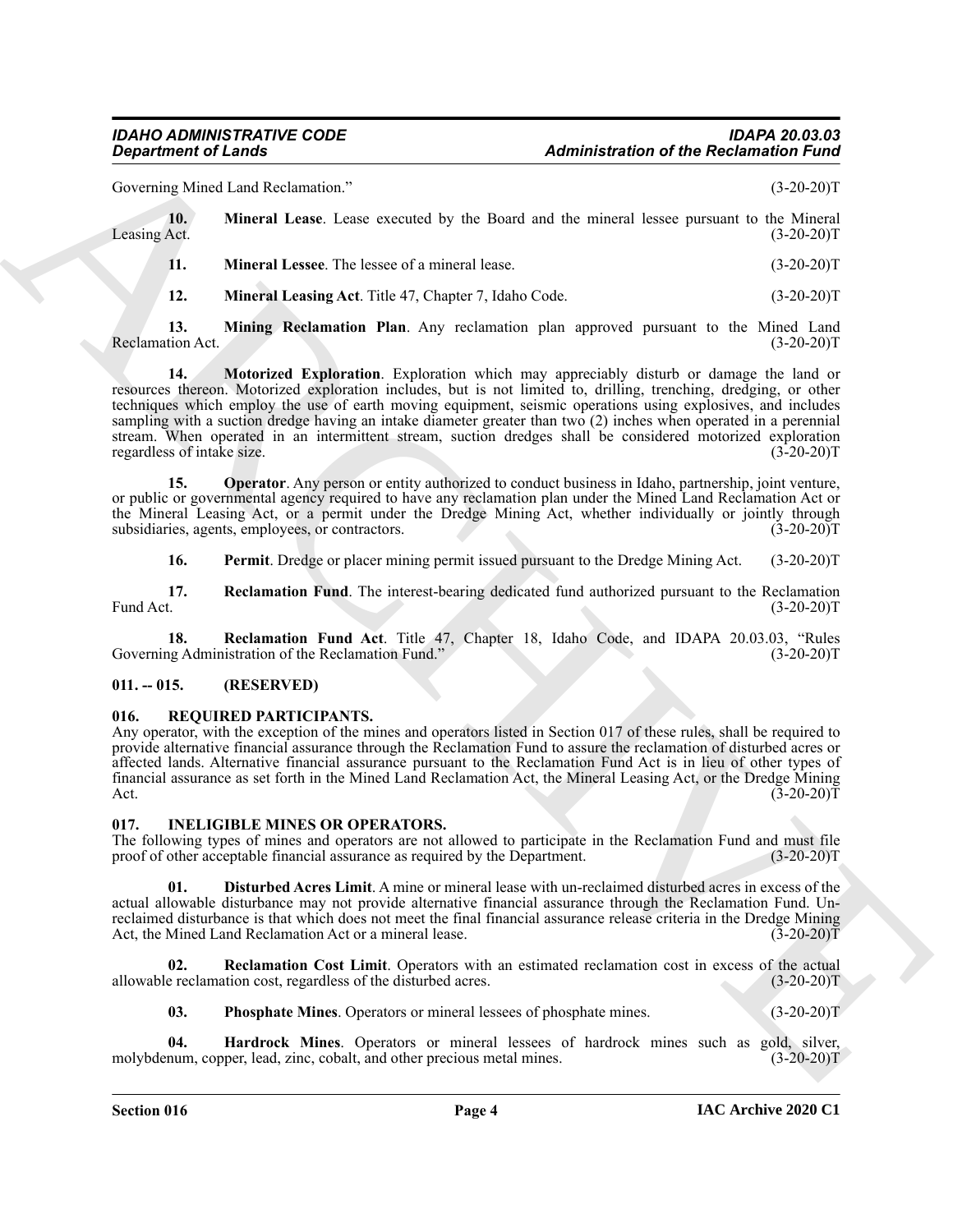<span id="page-4-15"></span>**05. Potential Heavy Metal Releases**. Operators of mines with a reasonable potential to release heavy metals or other substances harmful to human health or the environment, but not including substances such as fuels and other materials commonly used in excavation or construction. (3-20-20) and other materials commonly used in excavation or construction.

<span id="page-4-11"></span>**06.** Oil and Gas Conservation. Oil and gas exploration and development under Title 47, Chapter 3, Idaho Code. (3-20-20) Idaho Code. (3-20-20)T

<span id="page-4-12"></span>**07. Oil and Gas Leasing**. Oil and gas leases and associated exploration and development under Title 47, Chapter 8, Idaho Code. (3-20-20)T

<span id="page-4-9"></span>**08.** Geothermal. Operators or mineral lessees of geothermal wells and development under Title 47, 16, Idaho Code. (3-20-20) Chapter 16, Idaho Code.

<span id="page-4-10"></span>**09. Off Lease Exploration**. Motorized exploration on state lands that are not under a mineral lease or on location. (3-20-20) exploration location.

<span id="page-4-17"></span>**10. Violators**. Mines or operators in violation of the Reclamation Fund Act, Dredge Mining Act, Mined Land Reclamation Act, Mineral Leasing Act, or a mineral lease. (3-20-20)T

**11. Reclamation Fund Forfeitures**. Operators, permittees or lessees who have not reimbursed the Reclamation Fund for a forfeiture from the Reclamation Fund due to their violations of the Reclamation Fund Act, Dredge Mining Act, Mined Land Reclamation Act, Mineral Leasing Act, or a mineral lease. (3-20-20)T Dredge Mining Act, Mined Land Reclamation Act, Mineral Leasing Act, or a mineral lease.

<span id="page-4-16"></span><span id="page-4-14"></span><span id="page-4-13"></span>**12. Other Forfeitures**. An operator who has forfeited any financial assurance. (3-20-20)T

**13. Operators Providing Acceptable Financial Assurance**. An operator who provides proof of financial assurance accepted by the Department that is greater than or equal to the minimum dollar per acre for each acre of affected land at a mine. (3-20-20)T

#### <span id="page-4-4"></span><span id="page-4-0"></span>**018. ACREAGE AND RECLAMATION COST LIMITATIONS.**

<span id="page-4-5"></span>**01. Actual Allowable Participation**. The Board will establish by policy the actual allowable disturbance, actual allowable reclamation cost, and the minimum dollar per acre of disturbance in order to provide financial assurance to opt out of participation in the Reclamation Fund. (3-20-20) financial assurance to opt out of participation in the Reclamation Fund.

<span id="page-4-6"></span>**02. Maximum Disturbance and Reclamation Cost**. The maximum disturbance and maximum reclamation costs in these rules are maximums. The maximum allowable disturbance is eighty (80) acres; the maximum allowable reclamation cost is four hundred forty thousand dollars (\$440,000). (3-20-20)T

<span id="page-4-7"></span>**03. Multiple Plans or Permits**. An operator who has multiple mining reclamation plans or permits that have a total disturbance in excess of the actual allowable disturbance, or with total reclamation costs in excess of the actual allowable reclamation cost, may participate in the Reclamation Fund with one (1) or more sites that together contain less than both of the Board-established actual allowable limits. (3-20-20)T

#### <span id="page-4-18"></span><span id="page-4-1"></span>**019. OPTIONAL PARTICIPATION.**

**Exparament of Lendar<br>
16. The result of the Reclamation of the Reclamation Final<br>
16. The result of the material state of the context of the China with a response of the Reclamation English<br>
20. The material of the state** Operators who have one (1) or more mines or mineral leases that are ineligible to participate in the Reclamation Fund as set forth in Section 017 or 018 of these rules may choose to not participate in the Reclamation Fund with respect to all other eligible mines or mineral leases in their name. An operator who does not participate in the Reclamation Fund must secure all mines with other types of financial assurance approved by the Department. (3-20-20)T must secure all mines with other types of financial assurance approved by the Department.

#### <span id="page-4-8"></span><span id="page-4-2"></span>**020. FEDERAL AGENCY NON-ACCEPTANCE OF RECLAMATION FUND.**

If a federal agency will not accept an operator's participation in the Reclamation Fund as proof of reclamation security, the operator will be required to provide the Department with proof of other types of financial assurance acceptable to the Department. (3-20-20)T acceptable to the Department.

#### <span id="page-4-3"></span>**021. -- 025. (RESERVED)**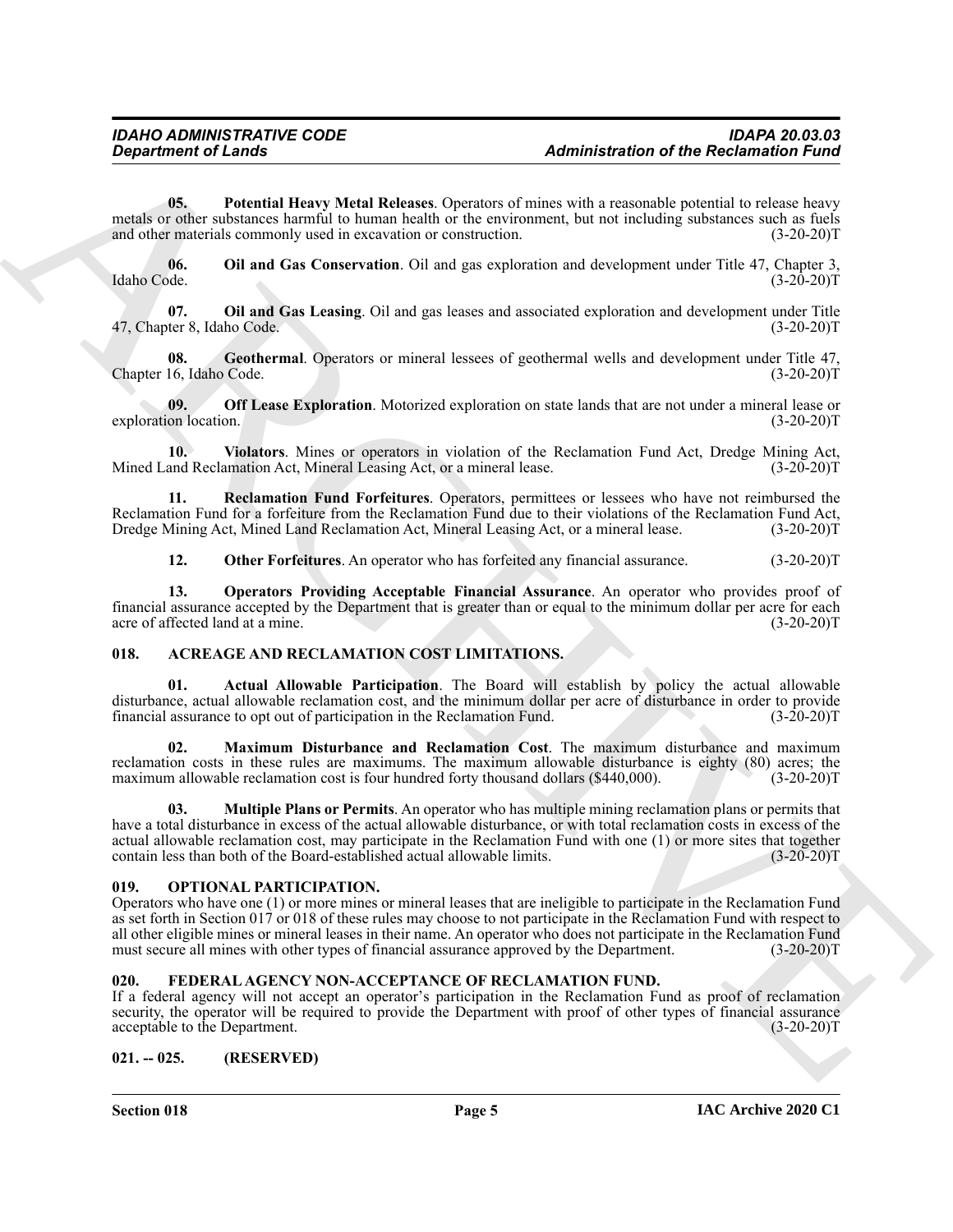#### <span id="page-5-9"></span><span id="page-5-0"></span>**026. PAYMENT.**

<span id="page-5-13"></span>**01. Board Approved Payment Schedule**. The Board will adopt a payment schedule that determines the annual Reclamation Fund payment for each operator participating in the Reclamation Fund. Any changes to the payment schedule will be approved by the Board. Participating operators shall pay all required payments annually.  $(3-20-20)T$ 

<span id="page-5-10"></span>**02. Acreage Calculation**. The annual payment for each participant in the Reclamation Fund will be established based upon the number of disturbed acres at each mine. The acres used to calculate the annual payment will include the total current disturbed acres of affected lands and the acres planned to be disturbed or affected during the next twelve (12) months. The total acreage calculation will not be rounded when determining annual payments.  $(3-20-20)$ T

<span id="page-5-11"></span>**03. Annual Payments Non-Refundable**. Payments to the Reclamation Fund are non-refundable. Payments will be billed annually and, if not timely paid, will accrue late fees and interest as established by the Board. New participants will be assessed a pro-rated payment based on the Department's established billing cycle.

 $(3-20-20)T$ 

<span id="page-5-15"></span>**04. Supplemental Payments**. If an operator affects more acreage than the acreage secured through the Reclamation Fund for a current period, the Department may require supplemental Reclamation Fund payments.  $(3-20-20)T$ 

<span id="page-5-12"></span>**05. Assignment**. When a mineral lease, mining reclamation plan, or permit is assigned, all financial assurance requirements must be assumed by the new operator. No Reclamation Fund payments will be refunded following an assignment. If the new operator is ineligible to participate in the Reclamation Fund, the new operator must provide proof of other acceptable financial assurance before the assignment may be approved. (3-20-20 must provide proof of other acceptable financial assurance before the assignment may be approved.

<span id="page-5-14"></span>**06. Non-Payment Constitutes Lack of Bonding**. For any operator participating in the Reclamation Fund, non-payment of the annual payment shall be considered a failure to provide financial assurance as required by the Dredge Mining Act, the Mined Land Reclamation Act, Mineral Leasing Act, or a mineral lease. (3-20-20)T the Dredge Mining Act, the Mined Land Reclamation Act, Mineral Leasing Act, or a mineral lease.

#### <span id="page-5-1"></span>**027. -- 030. (RESERVED)**

#### <span id="page-5-5"></span><span id="page-5-2"></span>**031. ENFORCEMENT AND FAILURE TO COMPLY.**

<span id="page-5-7"></span><span id="page-5-6"></span>Forfeiture. Prior to withdrawing monies from the Reclamation Fund due to a violation of the Dredge Mining Act, the Mined Land Reclamation Act, Mineral Leasing Act, or a mineral lease, the Department will comply with the respective financial assurance forfeiture procedures. (3-20-20)T

**Expansion of Lends<br>
14. Based Apparel Papurel Schedule.** The Book s-II along a particular defined for the<br>
16. Based Apparel Papurel Schedule. The Book s-II along a particular definite to define the<br>
16. Based Apparel Pa **02. Penalties**. If an operator fails to provide financial assurance as required by these rules or has forfeited monies from the Reclamation Fund and has not repaid those monies, the Board shall be authorized to file liens against personal property and equipment of the operator to recover costs. The operator shall be liable for actual costs of all unpaid annual payments, interest, and late payment charges, the actual reclamation costs, and administrative costs incurred by the Department in reclaiming the disturbed or affected lands. Authorization to obtain a lien under these rules and Section 47-1804, Idaho Code, shall be in addition to, not in lieu of, any other legal remedy available to the Board and the Department pursuant to the Dredge Mining Act, Mined Land Reclamation Act, Mineral Leasing Act, or a mineral lease. (3-20-20)T

#### <span id="page-5-8"></span><span id="page-5-3"></span>**032. MINIMUM BALANCE FOR THE RECLAMATION FUND.**

The Board will determine a reasonable minimum balance for the Reclamation Fund. (3-20-20)T

<span id="page-5-4"></span>**033. -- 999. (RESERVED)**